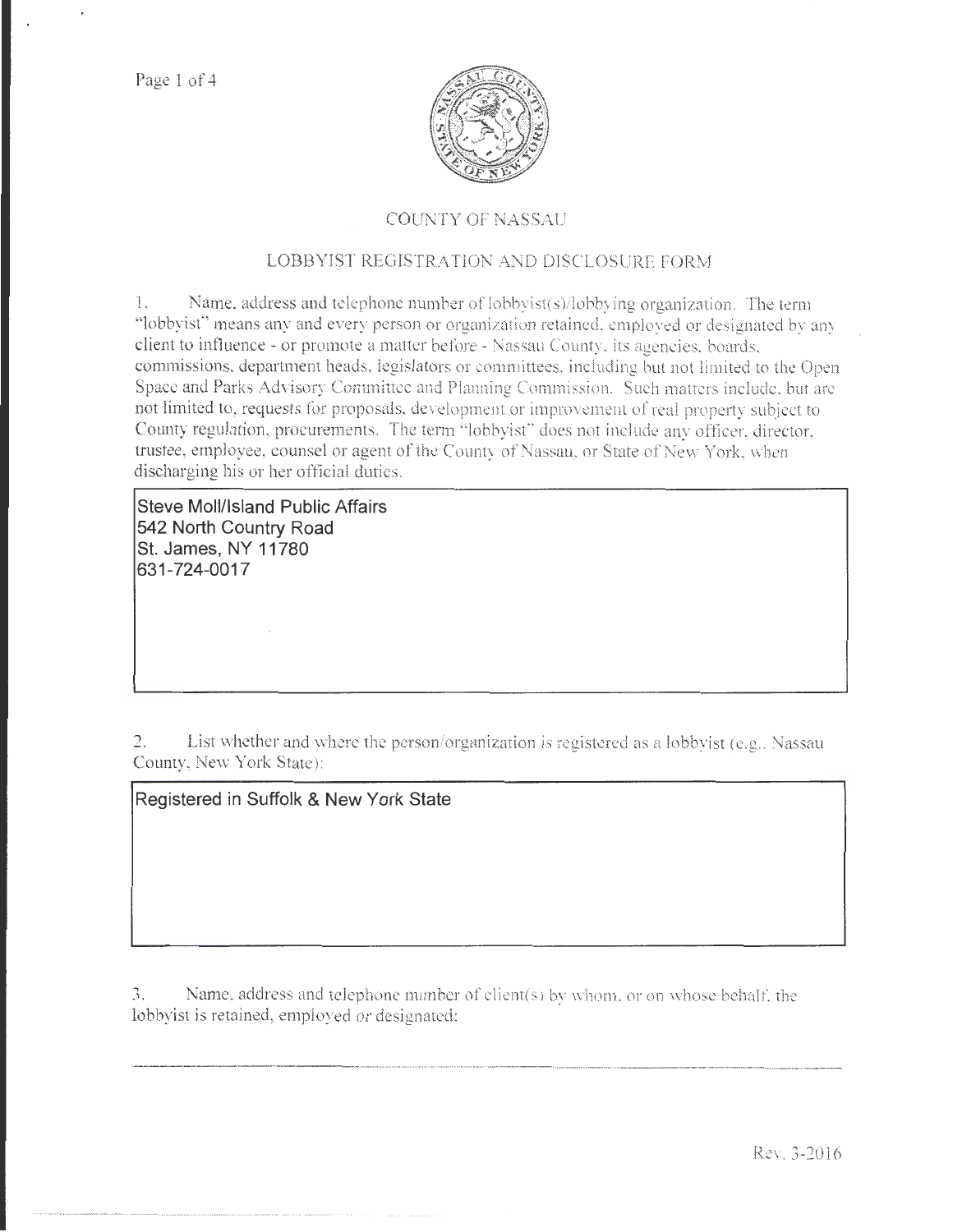AT&T 111 Washington Avenue, Albany NY 12207 518-436-0189

4. Describe lobbying activity conducted, or to be conducted, in Nassau County, and identify client(s) for each activity listed. See page 4 for a complete description of lobbying activities.

On behalf of AT&T we may attempt to influence the County Legislature or County Executive Department on proposed laws yet to be introduced . At this time there are no specific introductory resolutions on which we see the need to lobby.

5. The name of persons, organizations or governmental entities before whom the lobbyist expects to lobby:

Nassau Legislature & Executive Dept.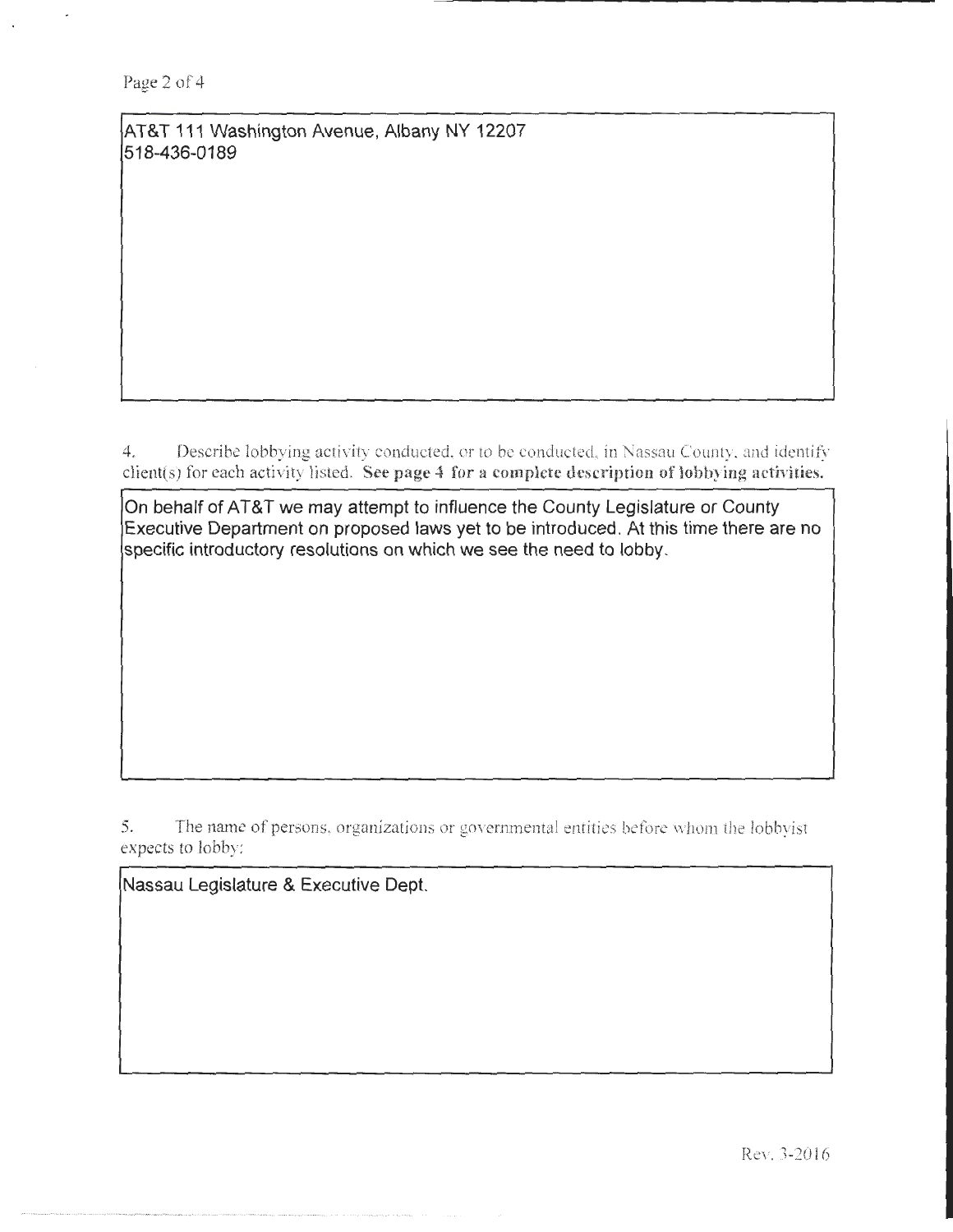## Page 3 of 4

6. If such lobby is retained or employed pursuant to a written agreement of retainer or employment. you must attach a copy of such document; and if agreement of retainer or employment is oral, attach a written statement of the substance thereof. If the written agreement of retainer or employment does not contain a signed authorization from the client by whom you have been authorized to lobby, separately attach such a written authorization from the client.

7. Within the previous year. has the lobbyist/lobbying organization or any of its corporate officers provided campaign contributions pursuant to the New York State Election Law to the campaign committees of any of the following Nassau County elected officials or to the campaign committees of any candidates for any of the following Nassau County elected offices: the County Executive, the County Clerk, the Comptroller, the District Attomey, or any County Legislator? If yes, to what campaign committee? If none, you must so state:

I understand that copies of this form will be sent to the Nassau County Department of Information Technology ("IT") to be posted on the County's website.

I also understand that upon termination of retainer, employment or designation I must give written notice to the County Attorney within thirty  $(30)$  days of termination.

VERIFICATION: The undersigned affirms and so swears that be/she has read and understood the foregoing statements and they are, to his/her knowledge, true and accurate.

The undersigned further certifies and affirms that the contribution(s) to the campaign committees listed above were made freely and without duress, threat or any promise of a governmental benefit or in exchange for any benefit or remuneration.

Dated: <u>January 14, 2019</u> Signed:

Steven A. Moll

Print Name:

Title: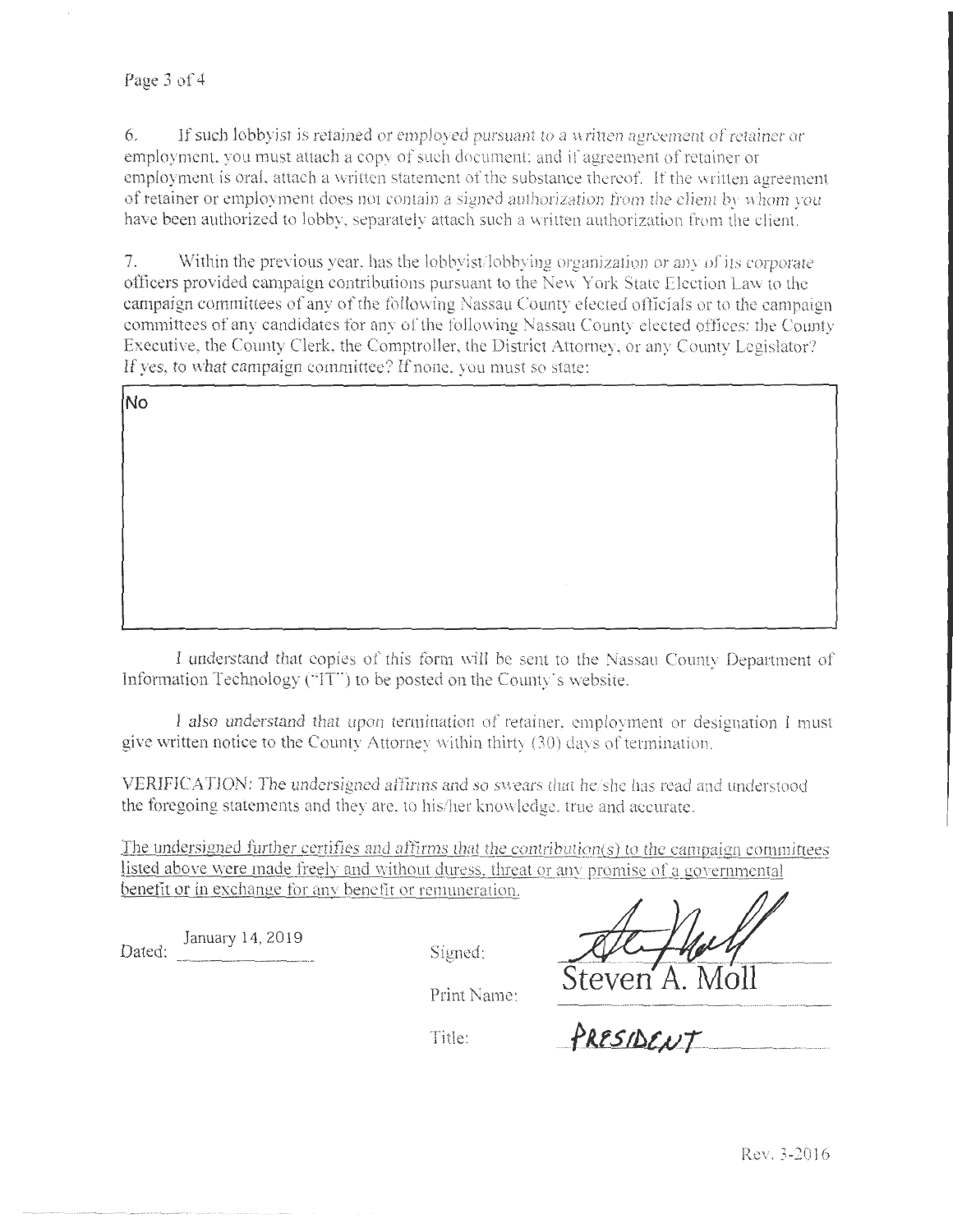### Page **4** of4

**The term lobbying shall mean any attempt to influence:** any determination made by the Nassau County Legislature, or any member thereof. with respect to the introduction. passage. defeat, or substance of any local legislation or resolution: any determination by the County Executive to support, oppose, approve or disapprove any local legislation or resolution. whether or not such legislation has been introduced in the County Legislature: any determination by an elected County official or an officer or employee of the County with respect to the procurement of goods, services or construction, including the preparation of contract specifications. including by not limited to the preparation of requests for proposals, or solicitation, award or administration of a contract or with respect to the solicitation, award or administration of a grant, loan, or agreement involving the disbursement of public monies; any determination made by the County Executive, County Legislature, or by the County of Nassau. its agencies, boards, commissions, department heads or committees, including but not limited to the Open Space and Parks Advisory Committee. the Planning Commission. with respect to the zoning. use. development or improvement of real property subject to County regulation. or any agencies. boards, commissions, department heads or committees with respect to requests for proposals. bidding, procurement or contracting for services for the County; any determination made by an elected county official or an officer or employee of the county with respect to the terms of the acquisition or disposition by the county of any interest in real property, with respect to a license or permit for the use of real property of or by the county, or with respect to a franchise. concession or revocable consent; the proposal. adoption, amendment or rejection by an agency of any rule having the force and effect of law; the decision to hold, timing or outcome of any rate making proceeding before an agency: the agenda or any determination of a board or commission: any determination regarding the calendaring or scope of any legislature oversight bearing; the issuance, repeal, modification or substance of a County Executive Order; or any determination made by an elected county official or an officer or employee of the county to support or oppose any state or federal legislation, rule or regulation, including any determination made to support or oppose that is contingent on any amendment of sueh legislation, rule or regulation, whether or not such legislation has been formally introduced and whether or not such rule or regulation has been formally proposed.

The term "lobbying" or "lobbying activities" does not include: Persons engaged in drafting legislation, rules, regulations or rates; persons advising clients and rendering opinions on proposed legislation. rules, regulations or rates. \Vhere such professional services are not otherwise connected with legislative or executive action on such legislation or administrative action on such rules, regulations or rates; newspapers and other periodicals and radio and television stations and owners and employees thereof, provided that their activities in connection with proposed legislation, rules, regulations or rates are limited to the publication or broadcast of news items, editorials or other comment. or paid advertisements: persons who participate as witnesses, attorneys or other representatives in public rule-making or rate-making proceedings of a County agency, with respect to all participation by such persons which is part of the public record thereof and all preparation by such persons for such participation; persons who attempt to influence a County agency in an adjudicatory proceeding, as defined by  $\S 102$  of the New York State Administrative Procedure Act.